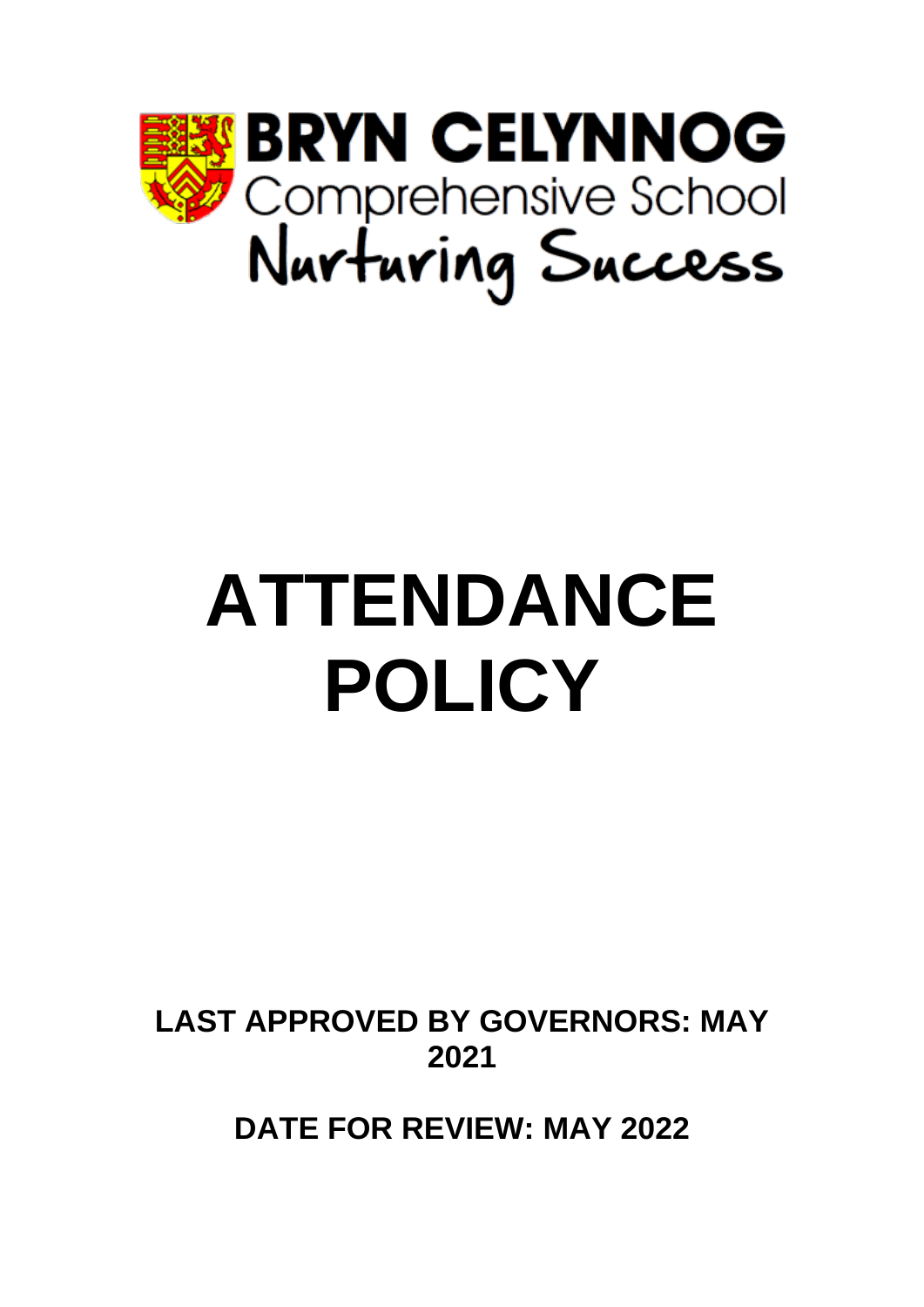# **BRYN CELYNNOG COMPREHENSIVE SCHOOL**

# **ATTENDANCE POLICY**

At Bryn Celynnog Comprehensive School we continually strive for high standards in all that we do to ensure your child succeeds. Excellent attendance and punctuality are an essential element of life in school and, in preparing young people for the world of work. This policy outlines how we will help our pupils improve and maintain an excellent attendance record. We hope that, together with your support, we can meet the school's attendance target of **94.8%.** In helping your child achieve this target, you are ensuring that they achieve their full potential.

# **Aims**

- Create a positive ethos across the school which identifies the importance of regular and punctual attendance.
- Make attendance and punctuality a priority for all those associated with the school, including students, parents, teachers and governors.
- Develop positive communication between home and school concerning attendance and punctuality.
- Recognise and respond to the needs of individual students when planning the reintegration following significant periods of absence.
- Set targets to improve individual student and whole school attendance levels, using attendance related data.
- Seek clarification from the Local Education Authority (LEA) regarding support for parents whose children's attendance levels are causing a concern.

# *Key terms*

- *Authorised Absence* student absence that has been approved by school and coded accordingly as an acceptable reason has been provided (for example, illness, to attend a family funeral or an unavoidable medical appointment during school time).
- *Parent(s)* where parent(s) is used this relates to the person(s) who have parental responsibility for the child (parent(s), legal guardian(s) / carer(s)).
- *Unauthorised Absence* student absence that has not been approved by school and coded accordingly as the school does not consider the absence to be reasonable (for example, a shopping trip, a family holiday or any form of truancy).

# **Absence Procedures**

Please contact our attendance officers, Mrs Rees or Ms Jacobs as soon as possible if your child is absent. You can contact the school by either telephoning us on: 203411 or by emailing [tina.rees@bryncelynnog.org.uk](mailto:trees@bryncelynnog.org.uk) or [hayley.jacobs@bryncelynnog.org.uk.](mailto:hjacobs@bryncelynnog.org.uk)

# **Responsibilities**

# *The Governing body will:*

- Approve the policy and any proposed changes;
- Receive reports from the Head;
- Review the working of the policy in the light of the Head's report;
- Ensure that the policy is promoted and implemented throughout the school, and is known by the parents.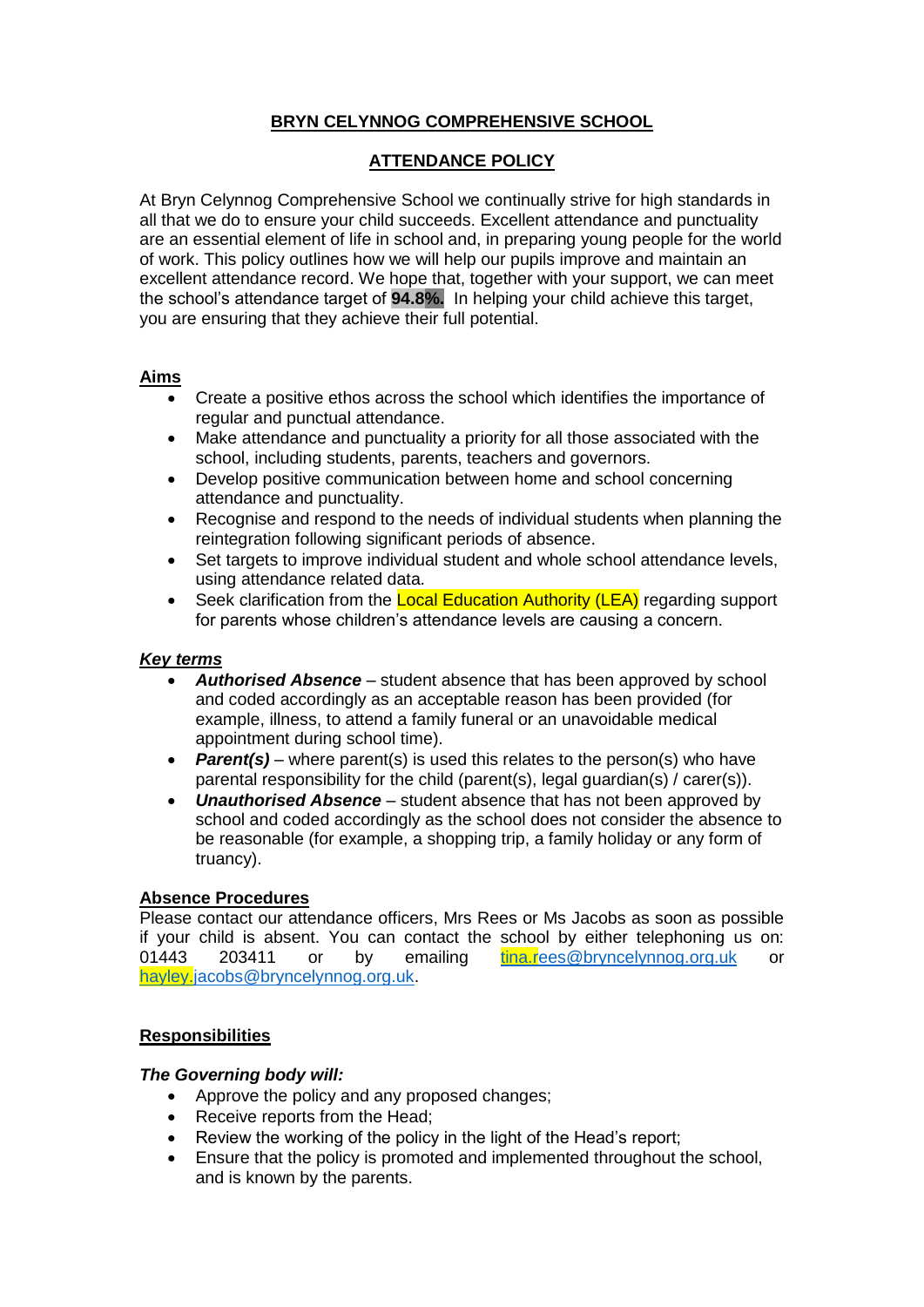# *The Head teacher will:*

- Set attendance targets as part of the development plan and target setting process;
- Ensure that strategies are in place to promote and implement the policy throughout the school, and monitor progress;
- Notify parents as appropriate that if a student of compulsory school age fails to attend regularly his/her parents commit an offence;
- Liaise with the LEA and police if they wish to exercise their powers to enforce truancy;
- Produce termly and annual reports with statistics to the governing body.

# *The Attendance Lead will:*

- Oversee attendance arrangements;
- Work with Heads of Learning to ensure efficient running of the system;
- Monitor SIMS daily for missing registers;
- Keep the Headteacher informed of the progress of the policy

# *The Heads of Learning will:*

- ensure that all registers are completed during registration time:
- ensure that all suspected truancy is followed up and dealt with;
- contact parents over student absences where appropriate;
- liaise with the Attendance Lead/Attendance Officers on the efficiency of the system and regarding training needs;
- ensure that KS3/KS4 'Attendance Matters' sessions are being carried out by all form tutors;
- ensure that weekly attendance data is distributed to form tutors on a weekly basis.

# *The Attendance Officers will:*

- notify parents by text and/or by phone call on a student's first day of unknown absence;
- check the automated system for any messages regarding student absence;
- monitor and send letters to those parents whose child attendance falls below 95%;
- liaise with the **Attendance Wellbeing Officer (AWO)** on attendance and issue referral letters to the AWO and to parents as appropriate (less than 86% attendance);
- regularly record communication on SIMs and or ClassCharts;
- regularly check the system for unauthorised absence and contact parents to ascertain a reason;
- meet with parents regarding persistent and/or sporadic absence;
- enter note commentaries for absence on SIMs:
- liaise with primary feeder schools on Year 6 to Year 7 transition data regarding attendance (KS3);
- liaise with SMT/HoLs if there is reasonable concern about a child's welfare;
- support KS3/KS4 'Attendance Matters' sessions.

# *Registration Tutors will:*

- ensure that students are registered accurately during registration times:
- keep the Head of Learning informed of any signs of suspected truancy; and
- inform the Head of Learning of any possible underlying problems which might account for absences;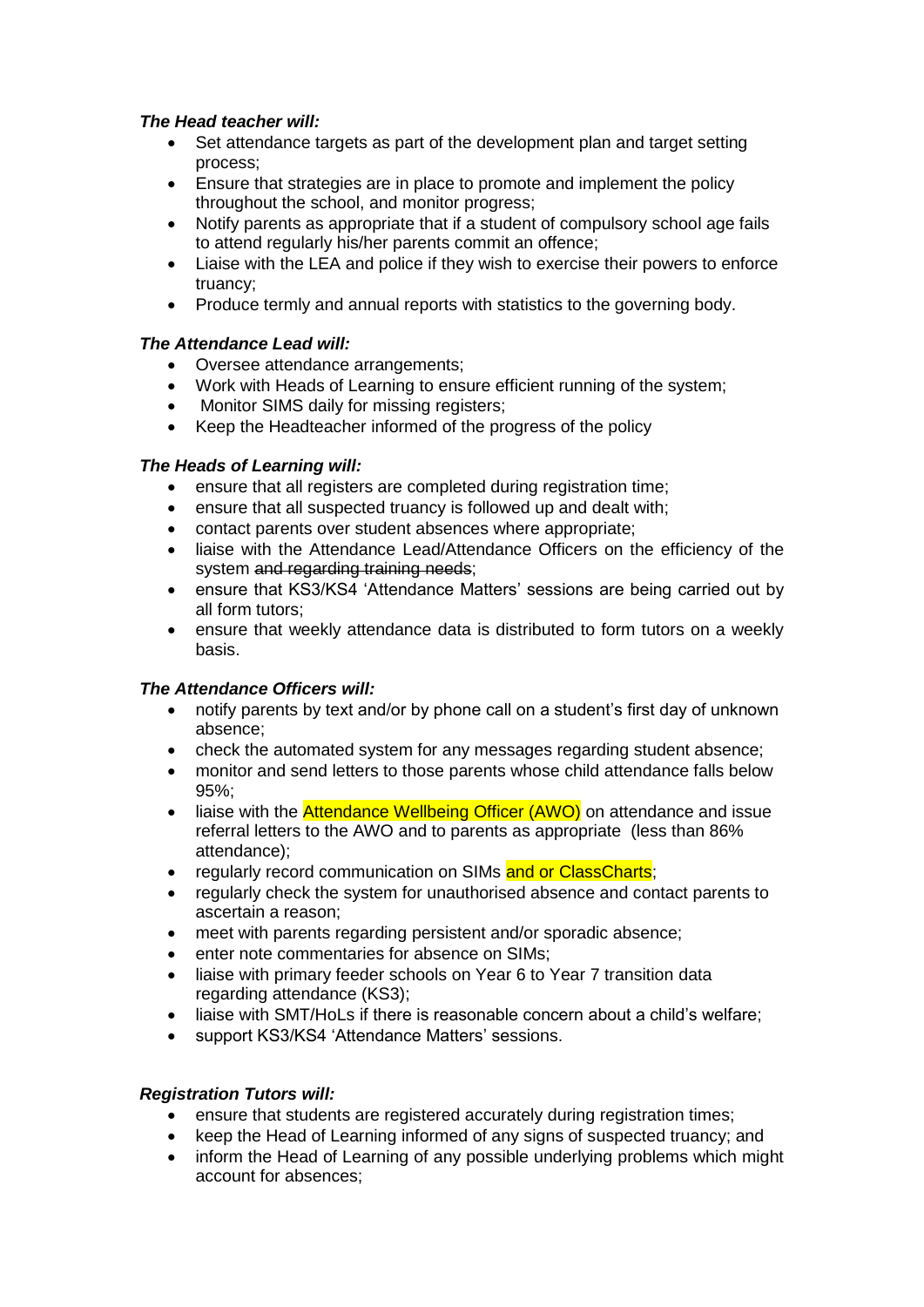- use RAIS to promote attendance;
- actively promote attendance in registration time during 'Attendance Matters' sessions using positive praise, where appropriate;
- deliver 'Attendance Matters' sessions on a weekly basis using the material provided.
- daily cleanse of the system for unauthorised absence and communication to be made with parents

#### *Classroom Teachers will:*

- check the attendance of students at their lessons and complete registers promptly;
- inform the Discipline for Learning (D4L) if a student is present earlier in the day and yet not in the current lesson.

#### *Administration staff will:*

- provide a safe/secure drop-box for absence notes to be placed by pupils, which will then be collected by the Attendance Officers;
- daily cleanse of the system for unauthorised absence and communication to be made with parents;
- liaise with the Attendance Officers.

#### *Parents will:*

- ensure that their vour child/children attend school regularly unless they are ill or have an authorised absence;
- inform the school daily on the first day of non-attendance;
- provide evidence in the form of an appointment card or an explanatory note if appointments are made during school time.

# **Legal responsibilities**

The legal framework governing attendance is set by the Education Acts and their associated regulations (which relate to schools and Pupil Referral Units).

Section 7 of the Education Act 1996 states that "….. *the parent of every child of compulsory school age shall cause him/her to receive full-time education suitable to his/her age, aptitude and ability and to any special education need she/she may have, either by regular attendance at school or otherwise … …"* 

Section 444 further states that "… *the parent of a child of compulsory school age registered at school and failing to attend regularly is guilty of an offence punishable in law … …"* 

# **An offence is not committed if it can be demonstrated that:**

- the pupil was absent with leave (authorised absence);
- the pupil was ill or prevented from attending by unavoidable cause;
- the absence occurred on a day set aside for religious observance by the  $\blacksquare$  religious body to which the pupil/parents belong;
- the school is not within the prescribed walking distance of the child's home and suitable transport arrangements have not been made by the LEA. The law relating to 'walking distance' effectively is defined as two miles for pupils under eight and three miles for all other pupils.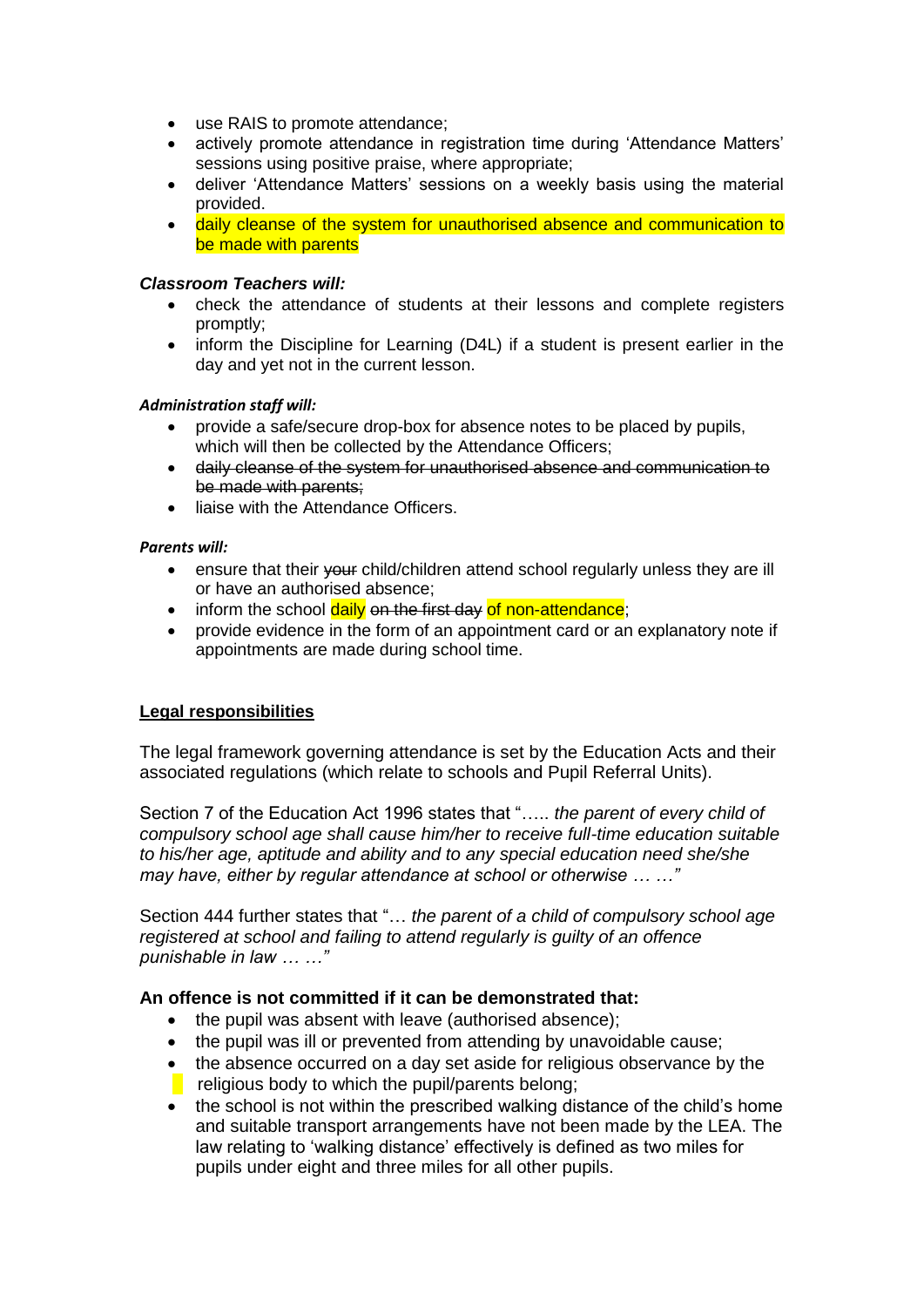• Educational activity or sporting event taking place off school premises

# *Authorising Absence*

Only a Headteacher can authorise an absence. Parents and the LEA do not have the power to authorise absences, this includes family holidays. In regards to holidays taken in term time, whilst the legislation under Section 7 (3 and 4) of The Education (Pupil Registration) (Wales) Regulations 2010 allows head teachers to "*grant leave of absence from school for the purposes of a family holiday for no more than 10 days in an academic year"*, the school will support the local authority stance which is one that will discourage holiday absence unless the pupil and family are exempt under one of the three "exceptional" circumstance criteria. Those exemptions are:

- Families of serving armed forces personnel;
- Parent or child experiencing a life limiting illness;
- Families that have suffered an acute trauma.

# **Fixed Penalty Notices**

Under the Education (Penalty Notices) (Wales) Regulations 2013, Local Authorities have been given powers to issue Fixed Penalty Notices (FPNs) as an alternative to taking legal action against parents/carers when responding to absenteeism from school.

To comply with The Education (Penalty Notices) (Wales) Regulations 2013, the school will operate in accordance with the local authorities Code of Conduct for fixed penalty notices for regular non-attendance at school. It remains the discretion of the head teacher to authorise absences in line with The Education (Pupil Registration) (Wales) Regulations 2010 attendance codes and supplementary guidance provided by the local authority.

# *When is an FPN used?*

- Where there is a minimum of ten unauthorised sessions (5 school days) in the current term (these do not need to be consecutive);
- Pupils persistently arriving after the close of the registration period i.e. more than ten sessions in the current term;
- Where parents / carers have failed to engage with the school and/or the Attendance and Wellbeing Service (AWS) in attempts to improve attendance but where court sanctions have not been instigated;
- For unauthorised family holiday.
- A pupil has regularly come to the attention of the police during school hours and is absent from school without an acceptable reason.

Parents will receive a formal warning of the possibility of an FPN being issued and given 15 school days to improve the child's overall school attendance. If the pupil's attendance improves over this time period an FPN will not be issued.